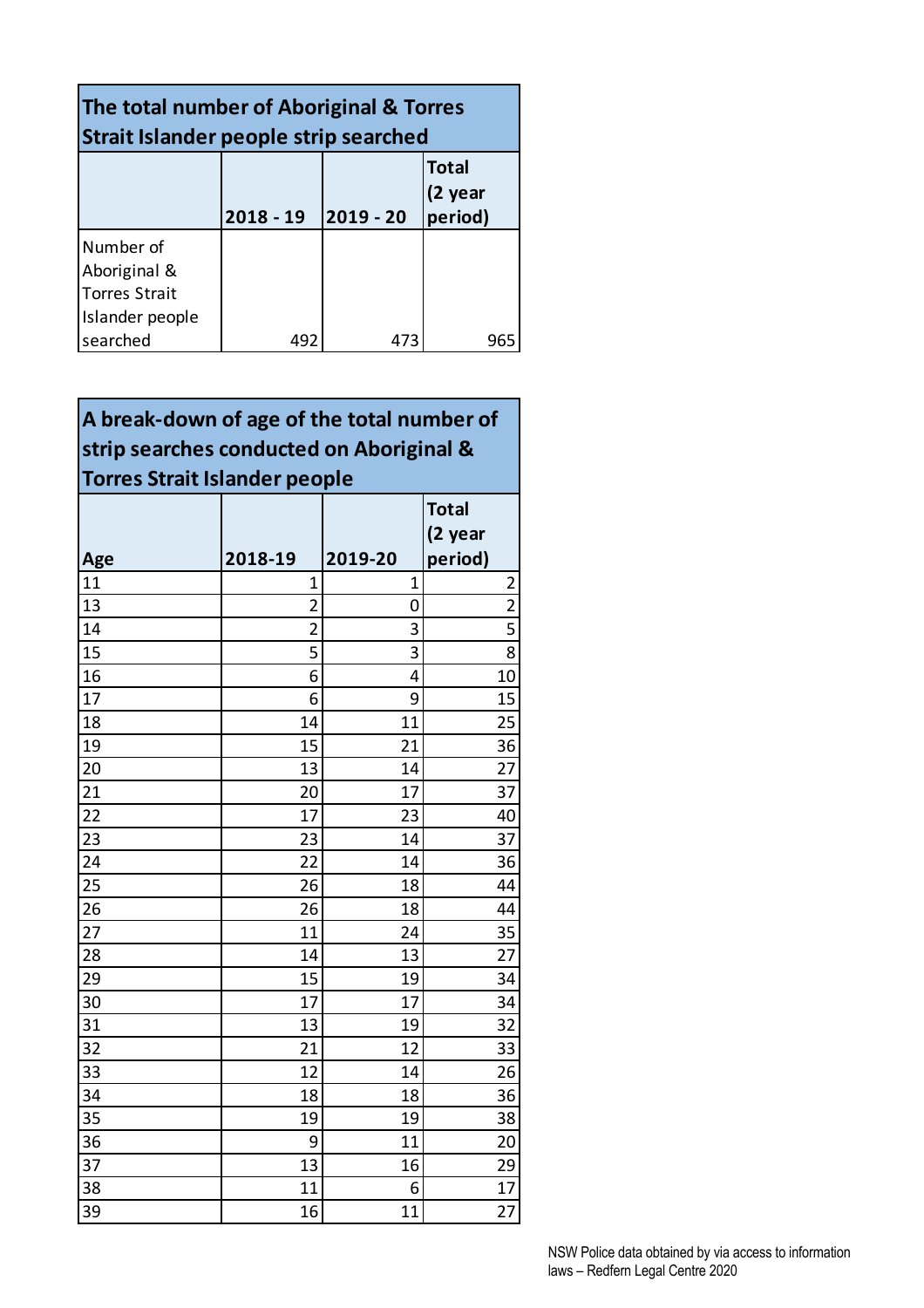| 40 | 13             | 15                      | 28                                   |
|----|----------------|-------------------------|--------------------------------------|
| 41 | 11             | 8                       | 19                                   |
| 42 | 12             | 8                       | 20                                   |
| 43 | 14             | 9                       | 23                                   |
| 44 | 5              | 10                      | 15                                   |
| 45 | 9              | 7                       | 16                                   |
| 46 | 7              | 6                       | 13                                   |
|    |                |                         |                                      |
| 47 | 4              | 5                       | 9                                    |
| 48 | 7              | 3                       | 10                                   |
| 49 | 4              | 7                       | 11                                   |
| 50 | 3              | 3                       | 6                                    |
| 51 | $\overline{2}$ | 6                       | 8                                    |
| 52 | 5              | $\overline{1}$          | 6                                    |
| 53 | $\mathbf 1$    | 4                       | 5                                    |
| 54 | $\mathbf 1$    | 4                       | $\overline{\overline{\overline{5}}}$ |
| 55 | 0              | $\overline{\mathbf{c}}$ |                                      |
| 56 | $\mathbf 1$    | $\mathbf 1$             | $\frac{2}{2}$                        |
| 57 | 0              | $\mathbf{1}$            | $\overline{1}$                       |
| 59 | 0              | $\overline{2}$          | $\overline{2}$                       |
| 60 | 0              | $\overline{1}$          | $\overline{1}$                       |
| 61 | $\overline{1}$ | 0                       | $\mathbf{1}$                         |
| 63 | $\mathbf 1$    | 0                       | $\overline{1}$                       |
| 65 | $\mathbf 1$    | 0                       | $\mathbf 1$                          |
| 69 | $\mathbf 1$    | 0                       | $\mathbf{1}$                         |
| 70 | $\mathbf 1$    | 0                       | $\mathbf{1}$                         |
| 72 | $\mathbf{1}$   | $\mathbf 1$             | $\overline{2}$                       |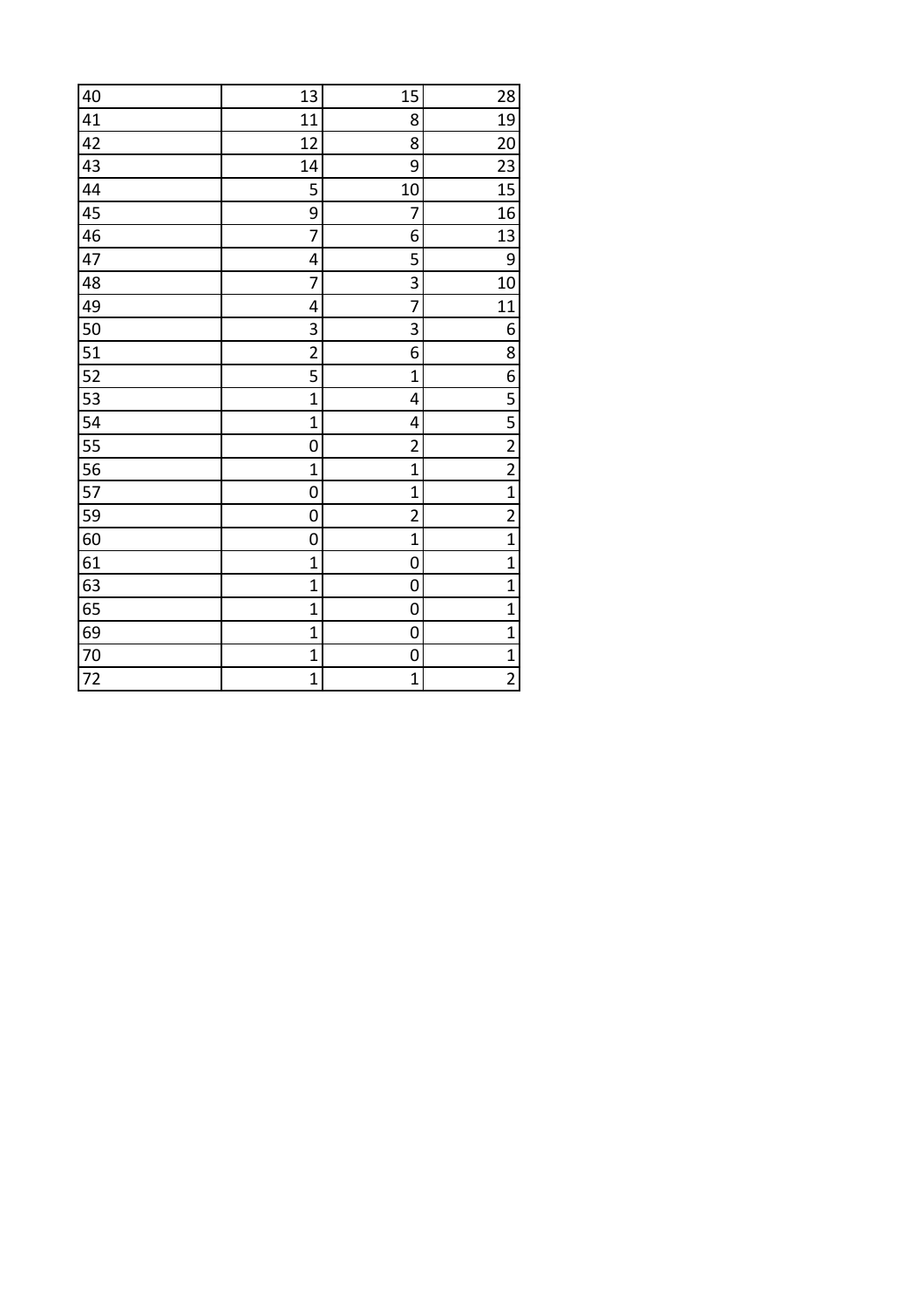| A break-down of gender of persons strip searched |         |         |                       |  |  |
|--------------------------------------------------|---------|---------|-----------------------|--|--|
| <b>Person Gender</b>                             | 2018-19 | 2019-20 | Total (2 year period) |  |  |
| Female                                           | 1462    | 910     | 2372                  |  |  |
| Male                                             | 3904    | 2840    | 6744                  |  |  |
| Total searches                                   | 5366    | 3750    | 9116                  |  |  |

| A break-down of gender of the total number of strip searches |                                                            |           |                       |  |  |  |
|--------------------------------------------------------------|------------------------------------------------------------|-----------|-----------------------|--|--|--|
|                                                              | conducted on Aboriginal and Torres Strait Islander peoples |           |                       |  |  |  |
| <b>A&amp;TSI Gender</b>                                      | $2018 - 19$                                                | 2019 - 20 | Total (2 year period) |  |  |  |
| Female                                                       | 174                                                        | 150       | 324                   |  |  |  |
| Male                                                         | 318                                                        | 323       | 641                   |  |  |  |
| Total searches                                               | 492                                                        | 473       | 965                   |  |  |  |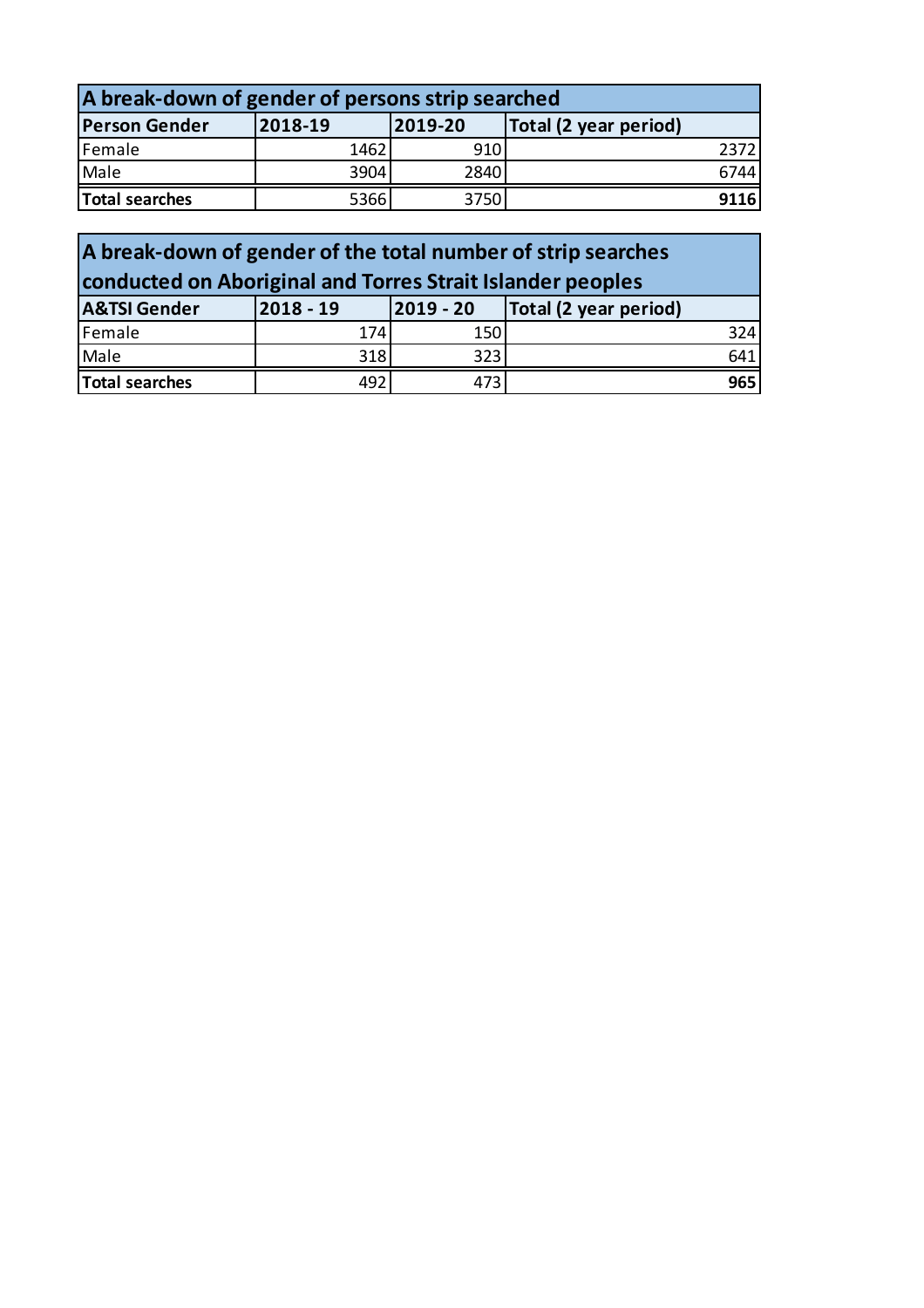| The number of strip searches conducted on a child                 |     |      |  |  |  |  |
|-------------------------------------------------------------------|-----|------|--|--|--|--|
| $($ at least 10 years of age but under 18) by NSW                 |     |      |  |  |  |  |
| <b>Police</b>                                                     |     |      |  |  |  |  |
| $\vert$ 2019 - 20 $\vert$ Total (2 year period)<br>2018-19<br>Age |     |      |  |  |  |  |
| 10 - 17 years                                                     | 175 | 96 I |  |  |  |  |

| A break-down of age of persons strip searched |             |             |                       |  |
|-----------------------------------------------|-------------|-------------|-----------------------|--|
| Age                                           | $2018 - 19$ | $2019 - 20$ | Total (2 year period) |  |
| 11                                            | 1           | 1           | 2                     |  |
| 13                                            | 4           | 0           | 4                     |  |
| 14                                            | 7           | 6           | 13                    |  |
| 15                                            | 20          | 21          | 41                    |  |
| 16                                            | 58          | 25          | 83                    |  |
| 17                                            | 85          | 43          | 128                   |  |
| 18                                            | 283         | 163         | 446                   |  |
| 19                                            | 420         | 191         | 611                   |  |
| 20                                            | 346         | 158         | 504                   |  |
| 21                                            | 359         | 180         | 539                   |  |
| 22                                            | 300         | 165         | 465                   |  |
| 23                                            | 319         | 163         | 482                   |  |
| 24                                            | 259         | 160         | 419                   |  |
| 25                                            | 242         | 164         | 406                   |  |
| 26                                            | 233         | 137         | 370                   |  |
| 27                                            | 183         | 133         | 316                   |  |
| 28                                            | 147         | 114         | 261                   |  |
| 29                                            | 145         | 125         | 270                   |  |
| 30                                            | 145         | 115         | 260                   |  |
| 31                                            | 113         | 109         | 222                   |  |
| 32                                            | 147         | 98          | 245                   |  |
| 33                                            | 121         | 100         | 221                   |  |
| 34                                            | 113         | 96          | 209                   |  |
| 35                                            | 112         | 87          | 199                   |  |
| 36                                            | 93          | 96          | 189                   |  |
| 37                                            | 100         | 107         | 207                   |  |
| 38                                            | 125         | 96          | 221                   |  |
| 39                                            | 86          | 95          | 181                   |  |
| 40                                            | 72          | 80          | 152                   |  |
| 41                                            | 77          | 71          | 148                   |  |
| 42                                            | 61          | 75          | 136                   |  |
| 43                                            | 63          | 71          | 134                   |  |
| 44                                            | 62          | 64          | 126                   |  |
| 45                                            | 62          | 54          | 116                   |  |
| 46                                            | 52          | 61          | 113                   |  |
| 47                                            | 42          | 53          | 95                    |  |
| 48                                            | 69          | 31          | 100                   |  |
| 49                                            | 35          | 47          | 82                    |  |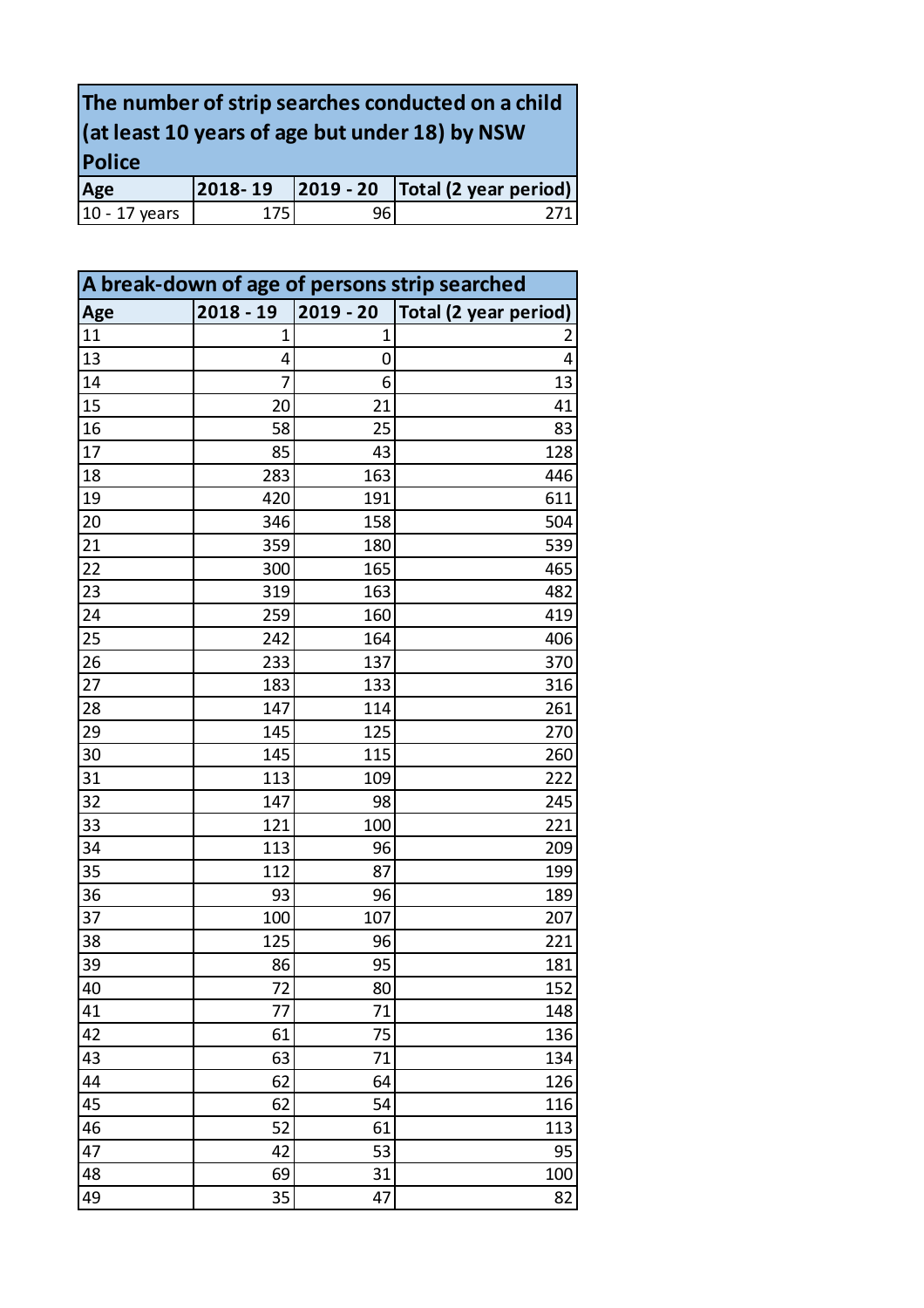| 50 | 34             | 31                      | 65                      |
|----|----------------|-------------------------|-------------------------|
| 51 | 21             | 25                      | 46                      |
| 52 | 21             | 30                      | 51                      |
| 53 | 22             | 15                      | 37                      |
| 54 | 18             | 12                      | 30                      |
| 55 | 11             | 10                      | 21                      |
| 56 | 5              | 16                      | 21                      |
| 57 | 12             | 17                      | 29                      |
| 58 | 14             | 8                       | 22                      |
| 59 | 9              | 7                       | 16                      |
| 60 | 5              | 8                       | 13                      |
| 61 | 6              | 3                       | 9                       |
| 62 | $\overline{2}$ | 6                       | $\overline{\bf 8}$      |
| 63 | 3              | $\overline{\mathbf{c}}$ | 5                       |
| 64 | 4              | $\mathbf 1$             | 5                       |
| 65 | 3              | 1                       | 4                       |
| 66 | $\overline{2}$ | $\mathbf 1$             | 3                       |
| 67 | $\overline{c}$ | 0                       | $\overline{2}$          |
| 68 | 3              | 0                       | $\overline{3}$          |
| 69 | $\overline{1}$ | $\mathbf 1$             | $\overline{2}$          |
| 70 | 4              | 0                       | $\overline{\mathbf{4}}$ |
| 72 | $\overline{1}$ | $\mathbf 1$             | $\overline{2}$          |
| 73 | $\mathbf 1$    | 0                       | $\overline{1}$          |
| 75 | $\mathbf 1$    | 0                       | $\mathbf{1}$            |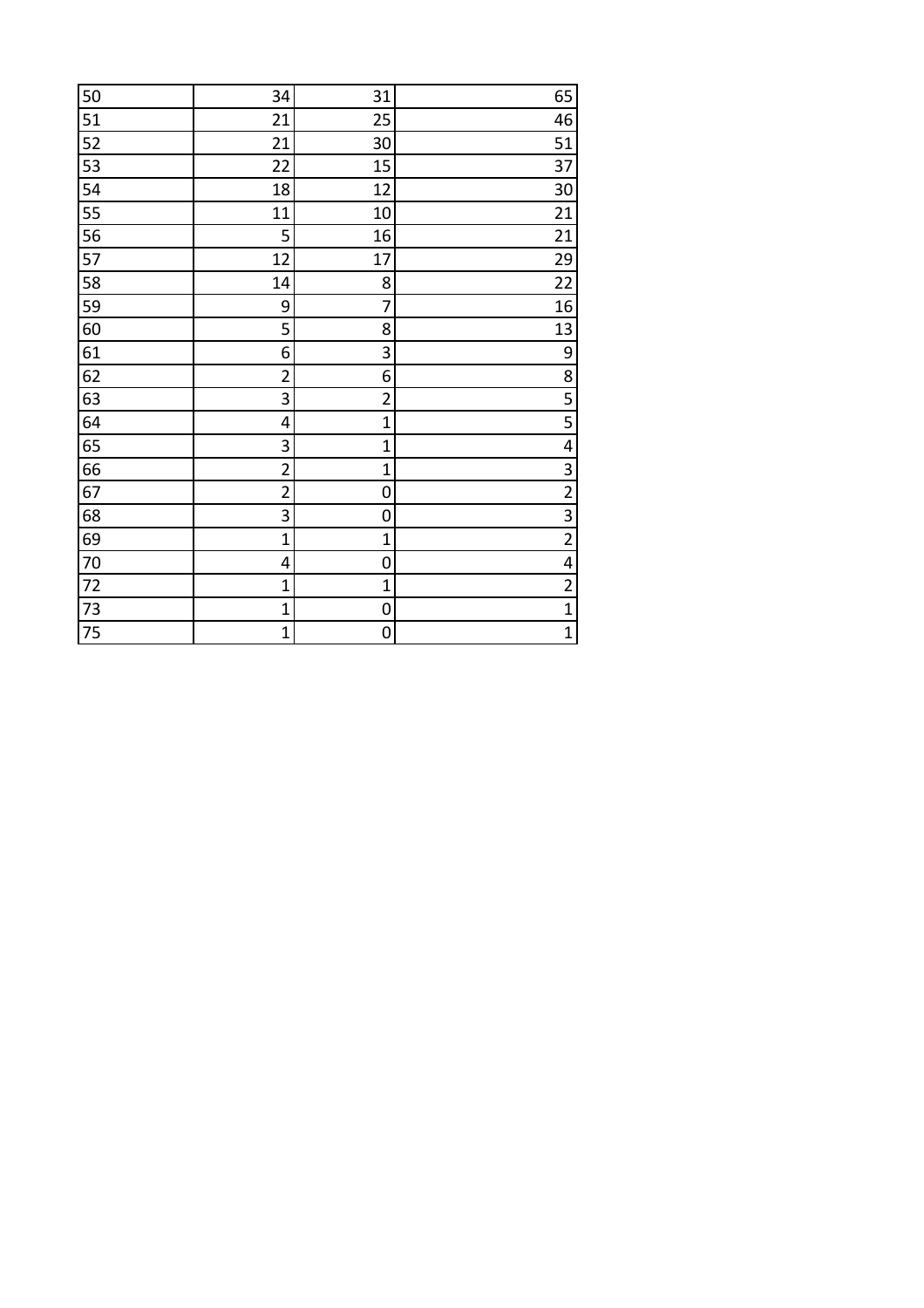| The number of searches conducted by NSW Police |      |           |                       |  |  |
|------------------------------------------------|------|-----------|-----------------------|--|--|
| Search Type $\vert$ 2018 - 19                  |      | 2019 - 20 | Total (2 year period) |  |  |
| Strip                                          | 5366 | 3750      | 9116                  |  |  |

| The number of searches where an item/object was/was not found                 |      |      |      |     |  |
|-------------------------------------------------------------------------------|------|------|------|-----|--|
| Further Classif 2018 - 19<br>2019 - 20<br>Total (2 year period)<br>Percentage |      |      |      |     |  |
| Item/Object                                                                   |      |      |      |     |  |
| Not Found                                                                     | 3546 | 2032 | 5578 | 61% |  |
| Item/Object                                                                   |      |      |      |     |  |
| Found                                                                         | 1807 | 1709 | 3516 | 39% |  |
|                                                                               |      |      |      |     |  |

| A break-down of gender of persons strip searched |         |         |                              |            |  |
|--------------------------------------------------|---------|---------|------------------------------|------------|--|
| <b>Person Gender</b>                             | 2018-19 | 2019-20 | <b>TOTAL (2 year period)</b> | Percentage |  |
| Female                                           | 1462    | 910     | 2372                         | 26%        |  |
| Male                                             | 3904    | 2840    | 6744                         | 74%        |  |

| The total number of Aboriginal & Torres Strait Islander people strip searched |                                                               |      |     |     |  |  |
|-------------------------------------------------------------------------------|---------------------------------------------------------------|------|-----|-----|--|--|
|                                                                               | Total (2 year period)<br>2018 - 19<br>2019 - 20<br>Percentage |      |     |     |  |  |
| Aboriginal &<br>Torres Strait                                                 |                                                               |      |     |     |  |  |
| Islander                                                                      | 492                                                           | 4731 | 965 | 11% |  |  |

| The number of strip searches conducted on a child (at least 10 years of age but<br>under 18) by NSW Police |         |           |                       |            |  |
|------------------------------------------------------------------------------------------------------------|---------|-----------|-----------------------|------------|--|
| Age                                                                                                        | 2018-19 | 2019 - 20 | Total (2 year period) | Percentage |  |
| $10 - 17$ years                                                                                            | 175     | 96        |                       | 3%         |  |

| A break-down by suburb: over the two year period of the top 5<br>suburbs that conducted the most strip searches |                     |                            |    |  |
|-----------------------------------------------------------------------------------------------------------------|---------------------|----------------------------|----|--|
|                                                                                                                 |                     | <b>Total</b>               |    |  |
| Rank                                                                                                            | <b>Suburb</b>       | (2 year period) Percentage |    |  |
|                                                                                                                 | Sydney              | 735                        | 8% |  |
|                                                                                                                 | Sydney Olympic Park | 676                        | 7% |  |
| 3                                                                                                               | <b>Surry Hills</b>  | 315                        | 3% |  |
| 4                                                                                                               | Moore Park          | 288                        | 3% |  |
|                                                                                                                 | Parramatta          | 273                        | 3% |  |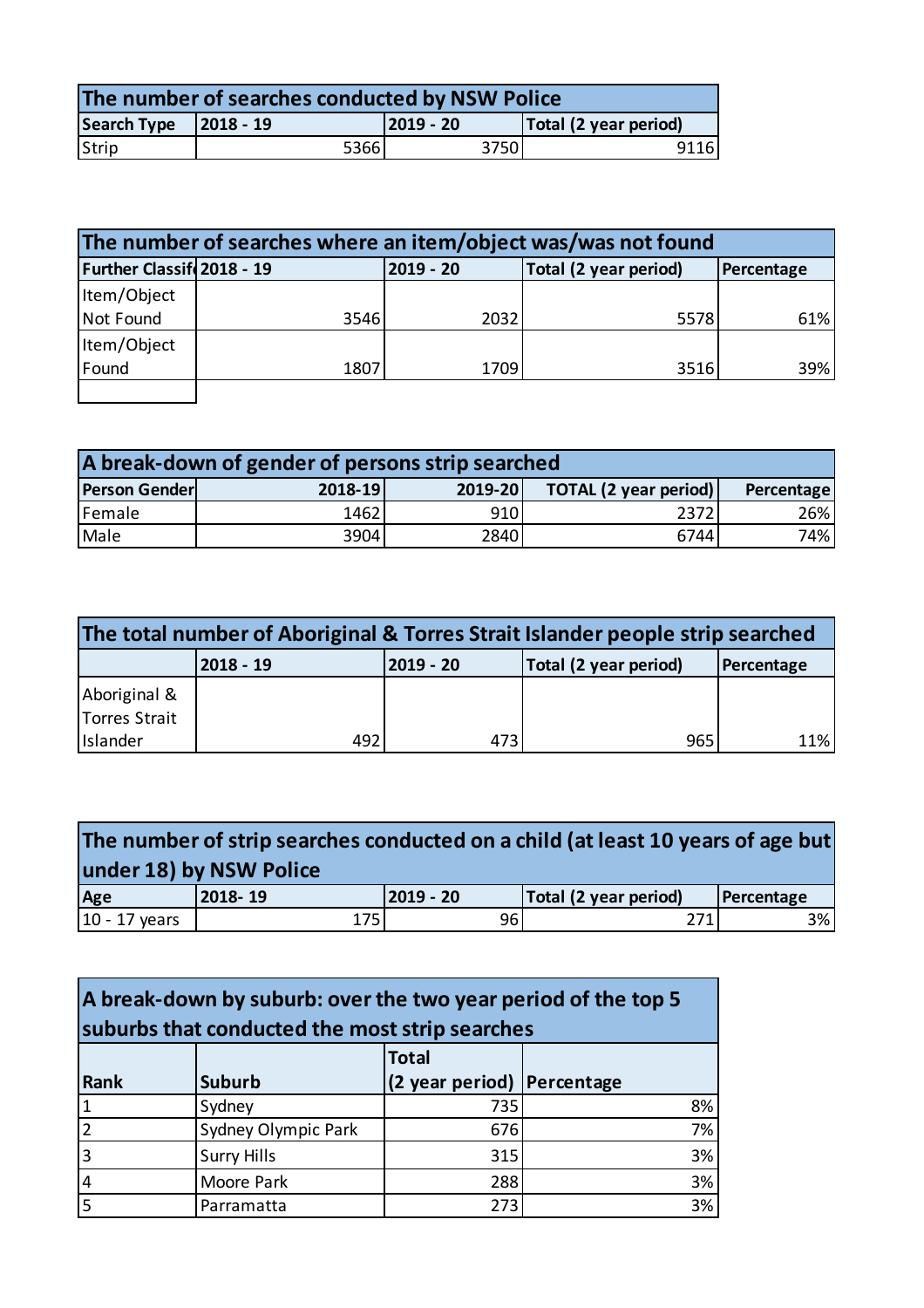| A break-down by Police Area of Commands: over the two year |                                                            |                 |            |  |  |
|------------------------------------------------------------|------------------------------------------------------------|-----------------|------------|--|--|
|                                                            | period of the top 10 PAC/PDs that conducted the most strip |                 |            |  |  |
|                                                            | <b>Incident Responsible</b><br><b>Total</b>                |                 |            |  |  |
| <b>Rank</b>                                                | PAC/PD                                                     | (2 year period) | Percentage |  |  |
| $\mathbf 1$                                                | Sydney City                                                | 984             | 11%        |  |  |
| $\overline{2}$                                             | Auburn                                                     | 819             | 9%         |  |  |
| 3                                                          | <b>Surry Hills</b>                                         | 630             | 7%         |  |  |
| 4                                                          | Eastern Suburbs                                            | 503             | 6%         |  |  |
| 5                                                          | Nepean                                                     | 391             | 4%         |  |  |
| 6                                                          | Eastern Beaches                                            | 342             | 4%         |  |  |
| 7                                                          | Parramatta                                                 | 277             | 3%         |  |  |
| 8                                                          | Liverpool City                                             | 270             | 3%         |  |  |
| 9                                                          | Orana Mid Western Pd                                       | 261             | 3%         |  |  |
| 10                                                         | Tweed/Byron                                                | 240             | 3%         |  |  |

| The total number of Aboriginal & Torres Strait Islander people strip searched |             |             |                                 |            |  |
|-------------------------------------------------------------------------------|-------------|-------------|---------------------------------|------------|--|
|                                                                               | $2018 - 19$ | $2019 - 20$ | <b>Total</b><br>(2 year period) | Percentage |  |
| Number of                                                                     |             |             |                                 |            |  |
| Aboriginal &                                                                  |             |             |                                 |            |  |
| Torres Strait                                                                 |             |             |                                 |            |  |
| Islander                                                                      |             |             |                                 |            |  |
| people                                                                        |             |             |                                 |            |  |
| searched                                                                      | 492         | 473         | 965                             | 11%        |  |

| The top 5 suburbs that conducted the most      |
|------------------------------------------------|
| strip searches of Aboriginal and Torres Strait |
| Islander people over the 2 year period         |

|                |                    | <b>Total</b>    |
|----------------|--------------------|-----------------|
| Rank           | <b>Suburb</b>      | (2 year period) |
|                | Dubbo              | 66              |
| $\overline{2}$ | <b>Taree</b>       | 43              |
| $\overline{3}$ | <b>Surry Hills</b> | 37              |
|                | Moree              | 32              |
|                | Wellington         | 26              |
|                |                    |                 |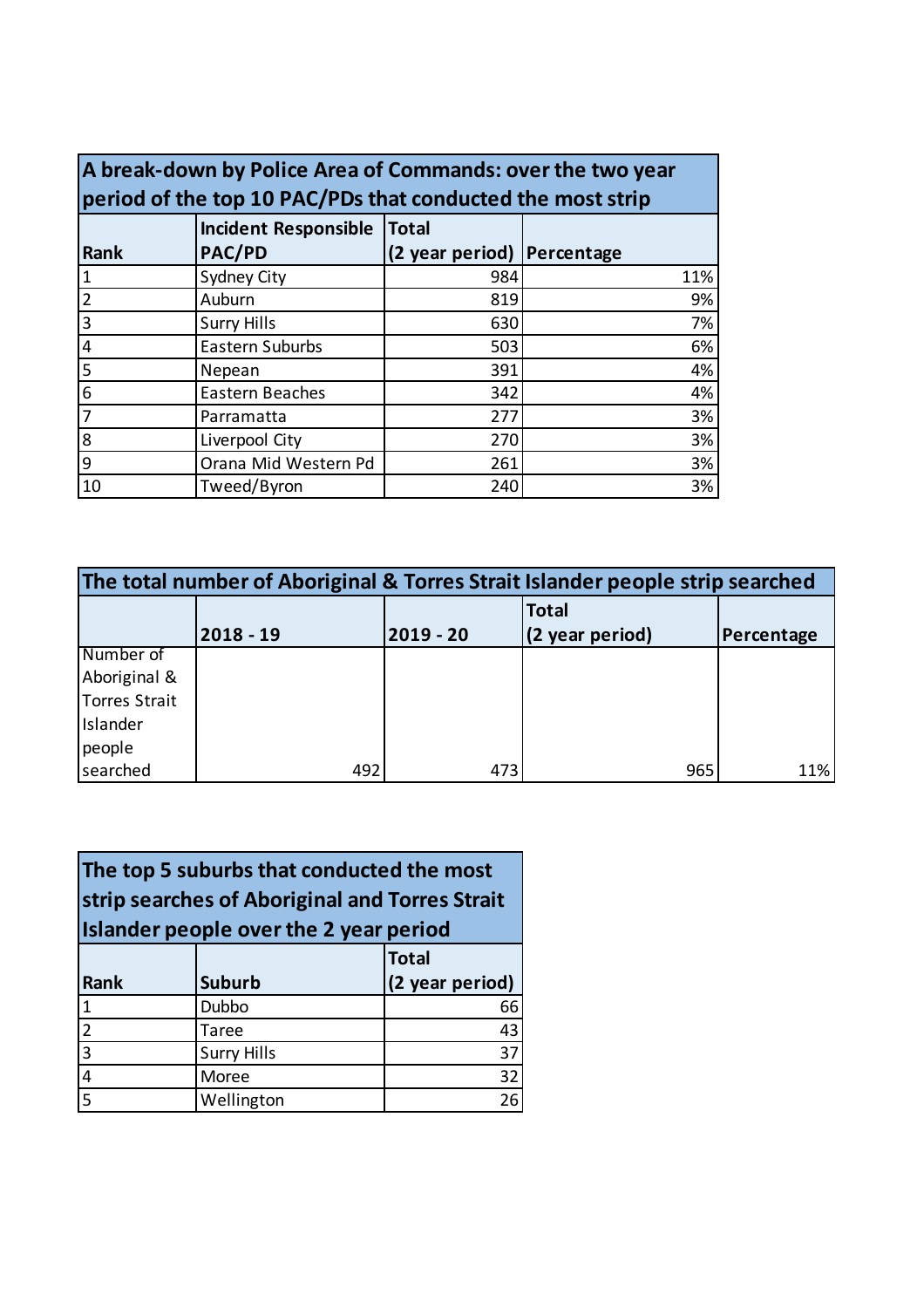| The total number of Aboriginal children strip searched (aged 11 -<br>17 years) over the 2 year period |         |         |                                 |  |  |
|-------------------------------------------------------------------------------------------------------|---------|---------|---------------------------------|--|--|
| Age                                                                                                   | 2018-19 | 2019-20 | <b>Total</b><br>(2 year period) |  |  |
| 11                                                                                                    |         |         |                                 |  |  |
| 13                                                                                                    |         |         |                                 |  |  |
| 14                                                                                                    |         |         | 5                               |  |  |
| 15                                                                                                    | 5       |         | 8                               |  |  |
| 16                                                                                                    | 6       |         | 10                              |  |  |
| 17                                                                                                    | 6       | a       | 15                              |  |  |
| <b>Total searches</b><br>22<br>20<br>42                                                               |         |         |                                 |  |  |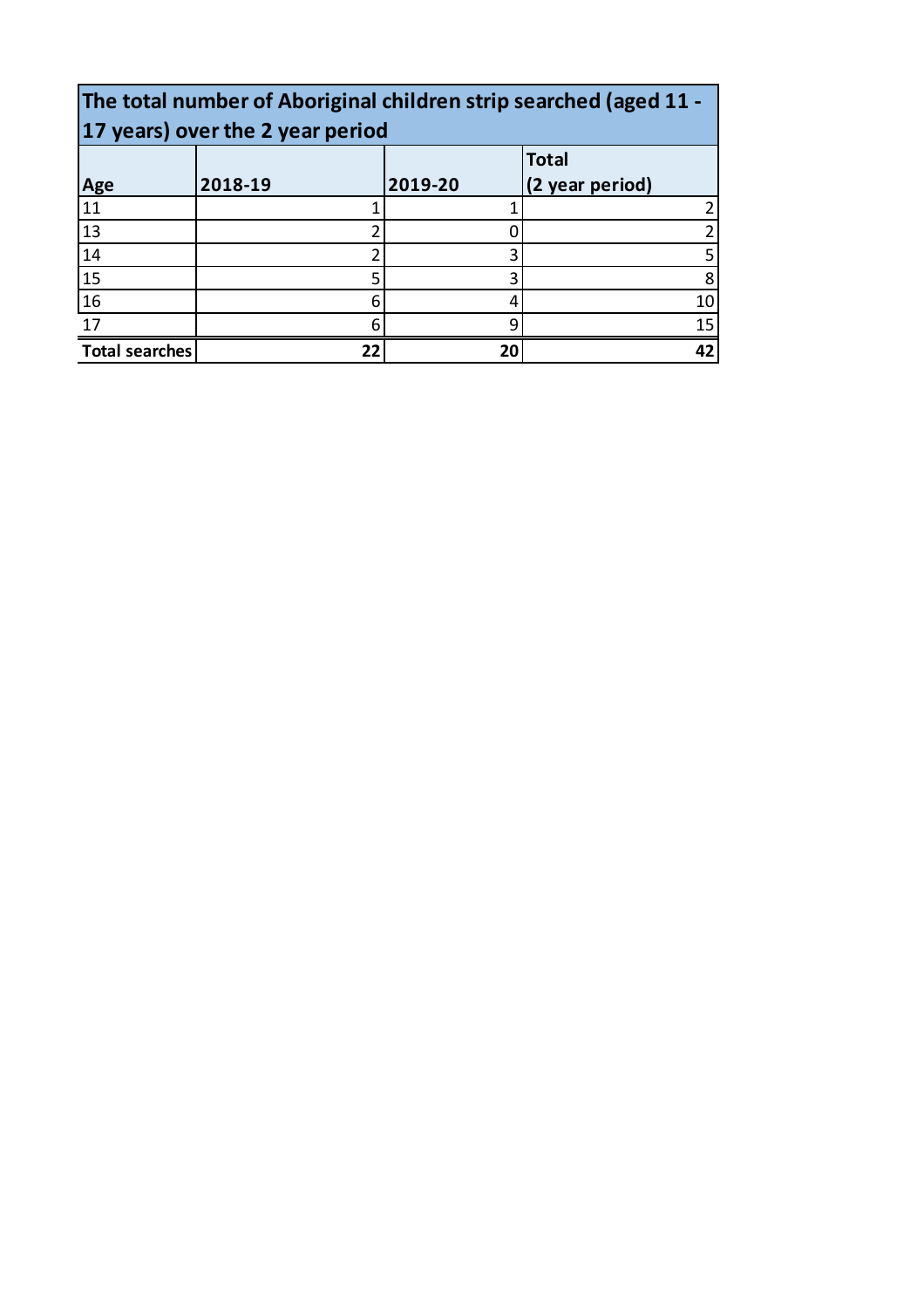| The number of searches conducted by NSW Police                                   |       |       |      |  |
|----------------------------------------------------------------------------------|-------|-------|------|--|
| $\vert$ 2018 - 19 $\vert$ 2019 - 20 $\vert$ Total (2 year period)<br>Search Type |       |       |      |  |
| Strip                                                                            | 53661 | 37501 | 9116 |  |

| The number of searches where an item/object was/was not found                     |      |      |       |  |
|-----------------------------------------------------------------------------------|------|------|-------|--|
| $ 2018 - 19 $ $ 2019 - 20 $ Total (2 year period)<br><b>Further Classifcation</b> |      |      |       |  |
| Item/Object Not Found                                                             | 3546 | 2032 | 55781 |  |
| Item/Object Found                                                                 | 1807 | 1709 | 3516  |  |

| The type of item found when an item/object was found |                |                |                               |  |
|------------------------------------------------------|----------------|----------------|-------------------------------|--|
| <b>Involved Object Type</b>                          | 2018-19        |                | 2019-20 Total (2 year period) |  |
| Amusement/Vending Machine                            |                |                |                               |  |
| Appliance Electric                                   | 0              | 1              | $\mathbf{1}$                  |  |
| <b>Bicycle</b>                                       | $\overline{c}$ | 12             | 14                            |  |
| Book/Stationary                                      | $\overline{2}$ | $\overline{2}$ | 4                             |  |
| Cash/Document                                        | 79             | 107            | 186                           |  |
| Clothing                                             | 6              | 14             | 20                            |  |
| Communications Equipment                             | 17             | 25             | 42                            |  |
| Computer Ware                                        | 6              | 4              | 10                            |  |
| Credit Card                                          | 14             | 21             | 35                            |  |
| Currency                                             | 12             | 9              | 21                            |  |
| Drivers Licence                                      | 3              | 3              | 6                             |  |
| Drug                                                 | 1510           | 1356           | 2866                          |  |
| Drug Implement                                       | 95             | 105            | 200                           |  |
| Explosive-Incendiary-Irritant                        | $\overline{2}$ | 1              | 3                             |  |
| Firearm                                              | $\overline{2}$ | 2              | 4                             |  |
| Firearm - Accessory/Attachment                       | 1              | 3              | 4                             |  |
| Fuel                                                 | 0              | 1              | 1                             |  |
| Hardware/Building/Decorating                         | 1              | 0              | 1                             |  |
| Home Entertainment Equipment                         | 4              | $\overline{2}$ | 6                             |  |
| Household Item                                       | 0              | 1              | $\mathbf{1}$                  |  |
| <b>Id Documents</b>                                  | $\overline{2}$ | 6              | 8                             |  |
| Image/Photograph                                     | 1              | 0              | $\overline{1}$                |  |
| Jewellery                                            | 5              | 4              | 9                             |  |
| Jewellery - Chain                                    | 1              | $\overline{2}$ | 3                             |  |
| Jewellery - Ring                                     | 5              | 3              | 8                             |  |
| Jewellery - Watch                                    | 4              | 3              | 7                             |  |
| Leisure Equipment                                    | 1              | 0              | 1                             |  |
| Liquor - Beer/Fortified/Wine                         | $\mathbf 0$    | $\mathbf 1$    |                               |  |
| Liquor - Spirit/Liqueur                              | 12             | 8              | 20                            |  |
| Luggage                                              | $\overline{1}$ | $\overline{2}$ | 3                             |  |
| <b>Measuring Instrument</b>                          | $\mathbf 1$    | 0              | $\mathbf{1}$                  |  |
| Medical Item                                         | 6              | 7              | 13                            |  |
| Medicare Card                                        | $\overline{1}$ | 1              | $\overline{2}$                |  |
| Miscellaneous                                        | 21             | 20             | 41                            |  |
| Money                                                | 3              | 3              | 6                             |  |